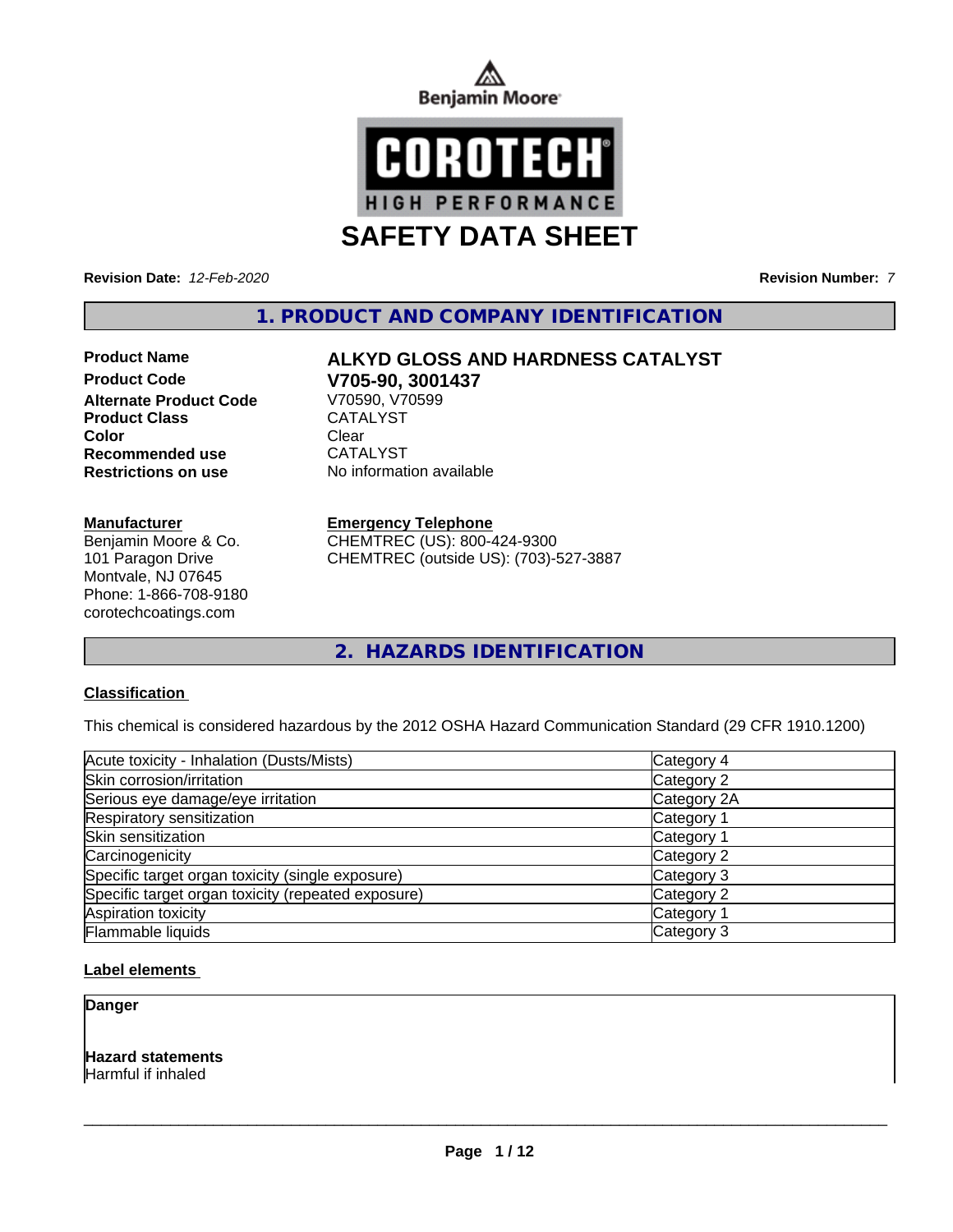### \_\_\_\_\_\_\_\_\_\_\_\_\_\_\_\_\_\_\_\_\_\_\_\_\_\_\_\_\_\_\_\_\_\_\_\_\_\_\_\_\_\_\_\_\_\_\_\_\_\_\_\_\_\_\_\_\_\_\_\_\_\_\_\_\_\_\_\_\_\_\_\_\_\_\_\_\_\_\_\_\_\_\_\_\_\_\_\_\_\_\_\_\_ V705-90, 3001437 - **ALKYD GLOSS AND HARDNESS CATALYST**

Causes skin irritation Causes serious eye irritation May cause allergy or asthma symptoms or breathing difficulties if inhaled May cause an allergic skin reaction Suspected of causing cancer May cause respiratory irritation May cause damage to organs through prolonged or repeated exposure May be fatal if swallowed and enters airways Flammable liquid and vapor



**Appearance** liquid

**Odor** little or no odor

### **Precautionary Statements - Prevention**

Obtain special instructions before use Do not handle until all safety precautions have been read and understood Use personal protective equipment as required Use only outdoors or in a well-ventilated area Wash face, hands and any exposed skin thoroughly after handling In case of inadequate ventilation wear respiratory protection Contaminated work clothing should not be allowed out of the workplace Do not breathe dust/fume/gas/mist/vapors/spray Keep away from heat, hot surfaces, sparks, open flames and other ignition sources. No smoking Keep container tightly closed Ground/bond container and receiving equipment Use explosion-proof electrical/ventilating/lighting/equipment Use only non-sparking tools Take precautionary measures against static discharge Keep cool Wear protective gloves/protective clothing/eye protection/face protection

### **Precautionary Statements - Response**

IF exposed or concerned: Get medical advice/attention **Eyes**

IF IN EYES: Rinse cautiously with water for several minutes. Remove contact lenses, if present and easy to do. Continue rinsing

If eye irritation persists: Get medical advice/attention

### **Skin**

If skin irritation or rash occurs: Get medical advice/attention

IF ON SKIN (or hair): Remove/Take off immediately all contaminated clothing. Rinse skin with water/shower Wash contaminated clothing before reuse

#### **Inhalation**

IF INHALED: Remove victim to fresh air and keep at rest in a position comfortable for breathing

If experiencing respiratory symptoms: Call a POISON CENTER or doctor/physician

### **Ingestion**

IF SWALLOWED: Immediately call a POISON CENTER or doctor/physician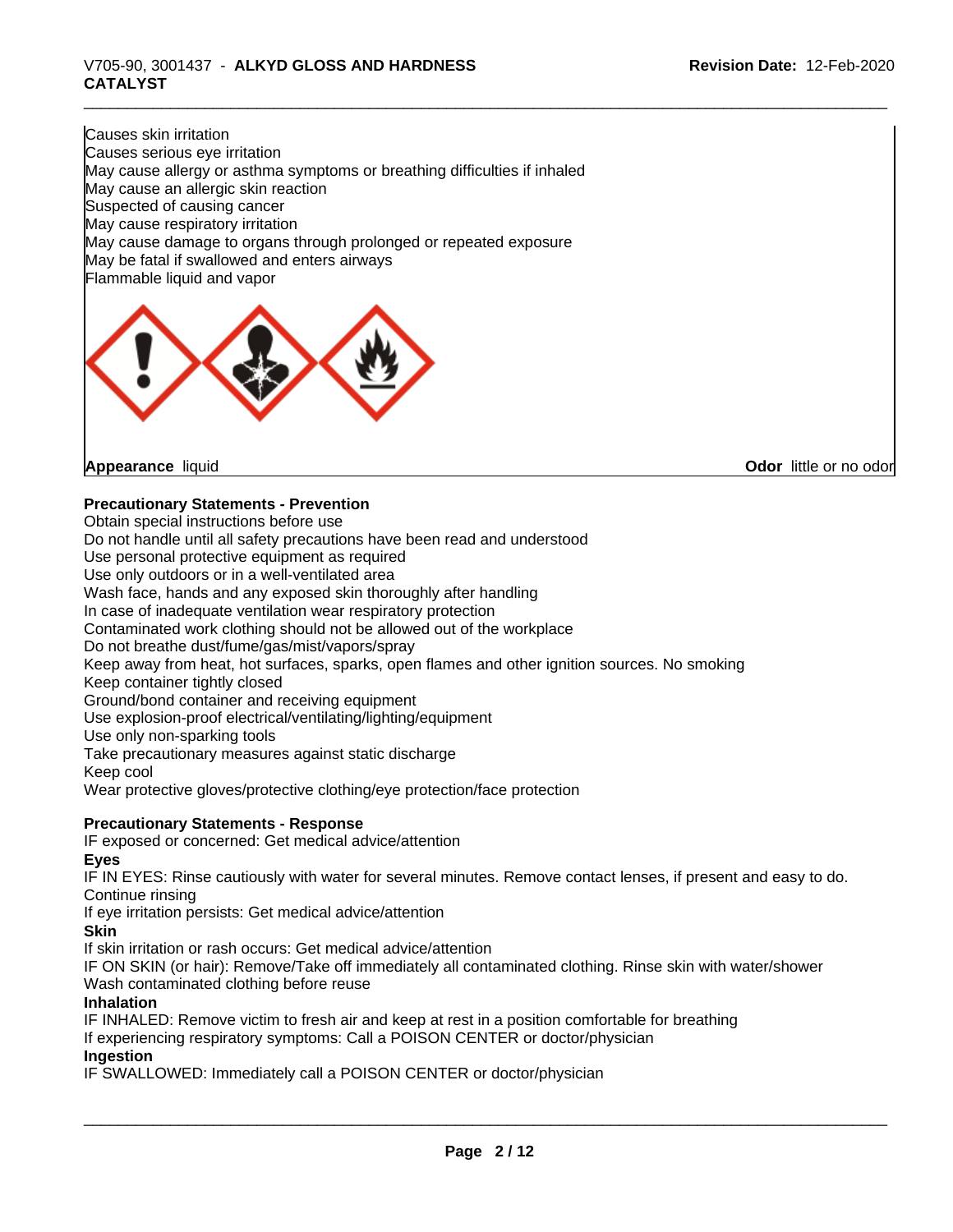#### Do NOT induce vomiting

**Fire** In case of fire: Use CO2, dry chemical, or foam for extinction

#### **Precautionary Statements - Storage** Store locked up

Store in a well-ventilated place. Keep container tightly closed

#### **Precautionary Statements - Disposal**

Dispose of contents/container to an approved waste disposal plant

#### **Hazards not otherwise classified (HNOC)**

Not applicable

#### **Other information**

No information available

### **Other hazards**

 **IMPORTANT:** Designed to be mixed with other components. Mixture will have hazards of all components. Before opening packages, read all warning labels. Follow all precautions.

## **3. COMPOSITION INFORMATION ON COMPONENTS**

| Chemical name                              | CAS No.        | Weight-%    |
|--------------------------------------------|----------------|-------------|
| Xvlene                                     | 1330-20-7      | $35 - 40$   |
| Ethyl benzene                              | $100 - 41 - 4$ | $10 - 15$   |
| Solvent naphtha, petroleum, light aromatic | 64742-95-6     | $5 - 10$    |
| 1,2,4-Trimethylbenzene                     | 95-63-6        | - 5         |
| 1.3.5-Trimethvlbenzene                     | 108-67-8       | - 5         |
| Isophorone diisocyanate                    | 4098-71-9      | $0.1 - 0.5$ |

# **4. FIRST AID MEASURES**

#### **Description of first aid measures**

| <b>General Advice</b><br>Immediate medical attention is required. Show this safety data sheet to the doctor<br>in attendance.                                                                                                                                                                                            |  |
|--------------------------------------------------------------------------------------------------------------------------------------------------------------------------------------------------------------------------------------------------------------------------------------------------------------------------|--|
| Immediately flush with plenty of water. After initial flushing, remove any contact<br><b>Eye Contact</b><br>lenses and continue flushing for at least 15 minutes. Keep eye wide open while<br>rinsing. If symptoms persist, call a physician.                                                                            |  |
| Wash off immediately with soap and plenty of water while removing all<br><b>Skin Contact</b><br>contaminated clothes and shoes. If skin irritation persists, call a physician. For<br>severe burns, immediate medical attention is required. Wash clothing before<br>reuse. Destroy contaminated articles such as shoes. |  |
| Move to fresh air. If symptoms persist, call a physician.<br><b>Inhalation</b><br>If not breathing, give artificial respiration. Call a physician immediately.                                                                                                                                                           |  |
| Clean mouth with water and afterwards drink plenty of water. Do not induce<br>Ingestion<br>vomiting without medical advice. Never give anything by mouth to an unconscious                                                                                                                                               |  |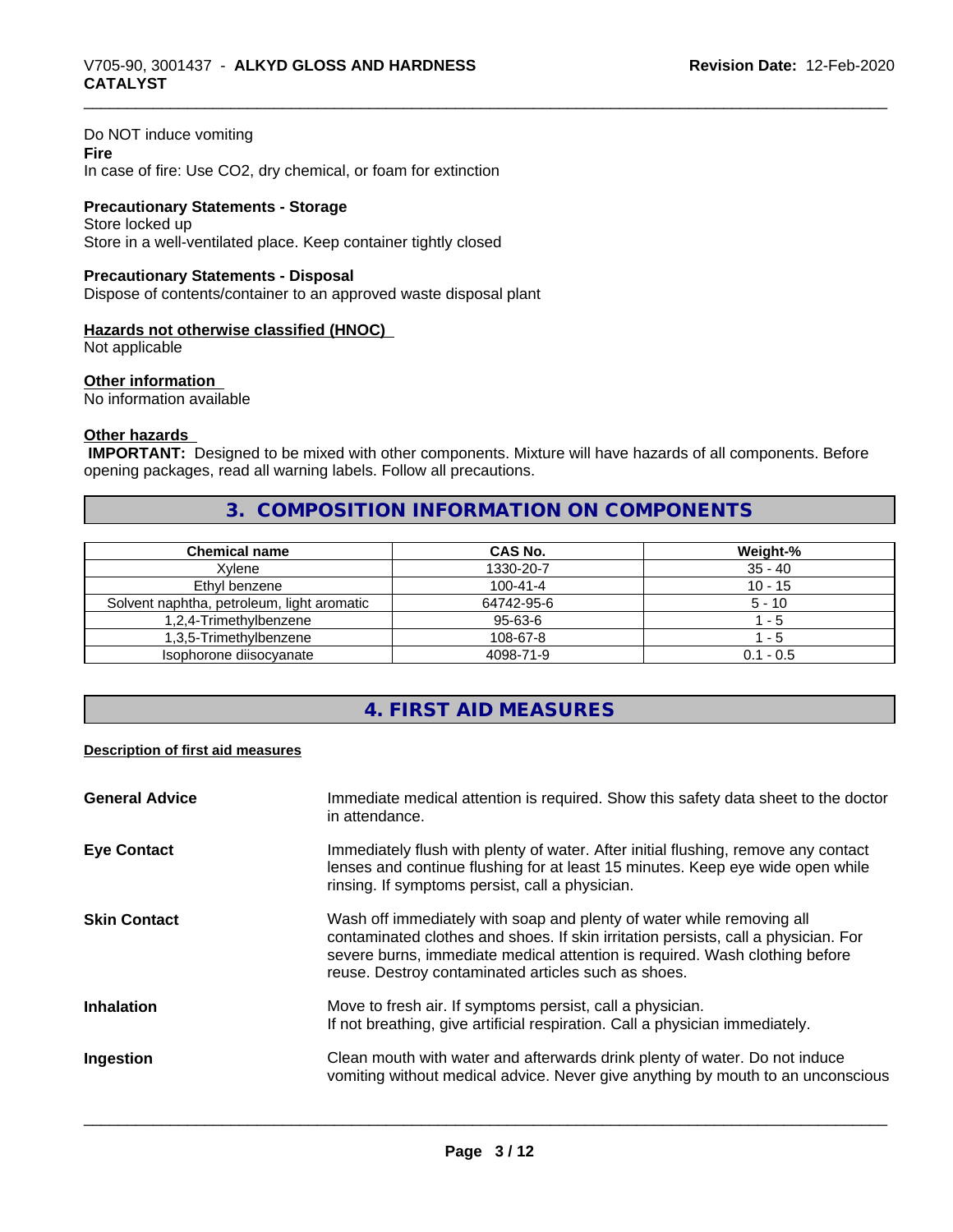|                                                  | person. Consult a physician.                                                                                    |
|--------------------------------------------------|-----------------------------------------------------------------------------------------------------------------|
| <b>Protection Of First-Aiders</b>                | Use personal protective equipment.                                                                              |
| <b>Most Important</b><br><b>Symptoms/Effects</b> | May cause allergic skin reaction. May cause allergy or asthma symptoms or<br>breathing difficulties if inhaled. |
| <b>Notes To Physician</b>                        | Treat symptomatically.                                                                                          |
|                                                  | 5. FIRE-FIGHTING MEASURES                                                                                       |

| <b>Flammable Properties</b>                                                      | Vapors may travel considerable distance to a source of<br>ignition and flash back. Vapors may cause flash fire.                                                                                                                                                                                |
|----------------------------------------------------------------------------------|------------------------------------------------------------------------------------------------------------------------------------------------------------------------------------------------------------------------------------------------------------------------------------------------|
| <b>Suitable Extinguishing Media</b>                                              | Foam, dry powder or water. Use extinguishing measures<br>that are appropriate to local circumstances and the<br>surrounding environment.                                                                                                                                                       |
| Protective equipment and precautions for firefighters                            | As in any fire, wear self-contained breathing apparatus<br>pressure-demand, MSHA/NIOSH (approved or equivalent)<br>and full protective gear.                                                                                                                                                   |
| <b>Hazardous combustion products</b>                                             | Burning may result in carbon dioxide, carbon monoxide<br>and other combustion products of varying composition<br>which may be toxic and/or irritating.                                                                                                                                         |
| <b>Specific Hazards Arising From The Chemical</b>                                | Flammable. Flash back possible over considerable<br>distance. Keep product and empty container away from<br>heat and sources of ignition. Closed containers may<br>rupture if exposed to fire or extreme heat. Thermal<br>decomposition can lead to release of irritating gases and<br>vapors. |
| <b>Sensitivity to mechanical impact</b>                                          | No.                                                                                                                                                                                                                                                                                            |
| Sensitivity to static discharge                                                  | Yes                                                                                                                                                                                                                                                                                            |
| <b>Flash Point Data</b><br>Flash point (°F)<br>Flash Point (°C)<br><b>Method</b> | 81<br>27<br><b>PMCC</b>                                                                                                                                                                                                                                                                        |
| <b>Flammability Limits In Air</b>                                                |                                                                                                                                                                                                                                                                                                |
| Lower flammability limit:<br><b>Upper flammability limit:</b>                    | Not available<br>Not available                                                                                                                                                                                                                                                                 |
| Health: 2<br>Flammability: 3<br><b>NFPA</b>                                      | <b>Instability: 1</b><br><b>Special: Not Applicable</b>                                                                                                                                                                                                                                        |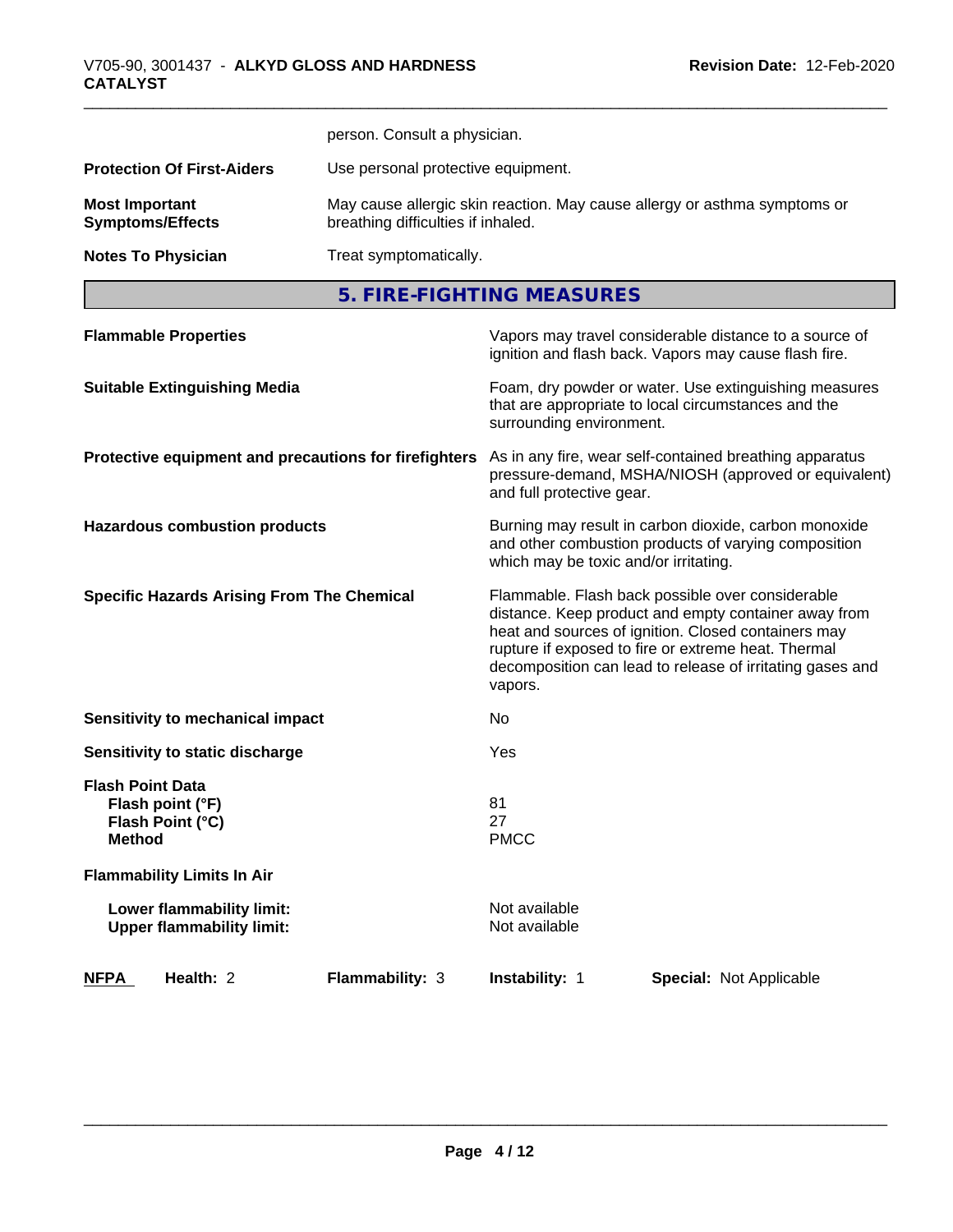### **NFPA Legend**

- 0 Not Hazardous
- 1 Slightly
- 2 Moderate
- 3 High
- 4 Severe

*The ratings assigned are only suggested ratings, the contractor/employer has ultimate responsibilities for NFPA ratings where this system is used.*

*Additional information regarding the NFPA rating system is available from the National Fire Protection Agency (NFPA) at www.nfpa.org.*

### **6. ACCIDENTAL RELEASE MEASURES**

| <b>Personal Precautions</b>      | Remove all sources of ignition. Take precautions to prevent flashback. Ground<br>and bond all containers and handling equipment. Take precautionary measures<br>against static discharges. Ensure adequate ventilation. Avoid contact with skin,<br>eyes and clothing. Use personal protective equipment.  |
|----------------------------------|------------------------------------------------------------------------------------------------------------------------------------------------------------------------------------------------------------------------------------------------------------------------------------------------------------|
| <b>Other Information</b>         | Prevent further leakage or spillage if safe to do so. Do not allow material to<br>contaminate ground water system. Prevent product from entering drains. Do not<br>flush into surface water or sanitary sewer system. Local authorities should be<br>advised if significant spillages cannot be contained. |
| <b>Environmental precautions</b> | See Section 12 for additional Ecological Information.                                                                                                                                                                                                                                                      |
| <b>Methods for Cleaning Up</b>   | Dam up. Soak up with inert absorbent material. Use a non-sparking or explosion<br>proof means to transfer material to a sealed, appropriate container for disposal.<br>Clean contaminated surface thoroughly.                                                                                              |

## **7. HANDLING AND STORAGE**

| <b>Handling</b>               | Avoid contact with skin, eyes and clothing. Wear personal protective equipment.<br>Do not breathe vapors or spray mist. Use only in ventilated areas. Prevent vapor<br>build-up by providing adequate ventilation during and after use.                                                                                                                                                                                                        |
|-------------------------------|------------------------------------------------------------------------------------------------------------------------------------------------------------------------------------------------------------------------------------------------------------------------------------------------------------------------------------------------------------------------------------------------------------------------------------------------|
|                               | Take precautionary measures against static discharges. To avoid ignition of<br>vapors by static electricity discharge, all metal parts of the equipment must be<br>grounded. Keep away from heat, sparks and flame. Do not smoke. Extinguish all<br>flames and pilot lights, and turn off stoves, heaters, electric motors and other<br>sources of ignition during use and until all vapors are gone. Ignition and/or flash<br>back may occur. |
| <b>Storage</b>                | Keep containers tightly closed in a dry, cool and well-ventilated place. Keep away<br>from heat. Keep away from open flames, hot surfaces and sources of ignition.<br>Keep in properly labeled containers. Keep out of the reach of children.                                                                                                                                                                                                  |
| <b>Incompatible Materials</b> | Incompatible with strong acids and bases and strong oxidizing agents.                                                                                                                                                                                                                                                                                                                                                                          |
|                               | Technical measures/Precautions Ensure adequate ventilation. Use only where airflow will keep vapors from building<br>up in or near the work area in adjoining rooms. Comply with all national, state, and<br>local codes pertaining to the storage, handling, dispensing and disposal of<br>flammable liquids.                                                                                                                                 |
|                               | Dissipate static electricity during transfer by grounding and bonding containers                                                                                                                                                                                                                                                                                                                                                               |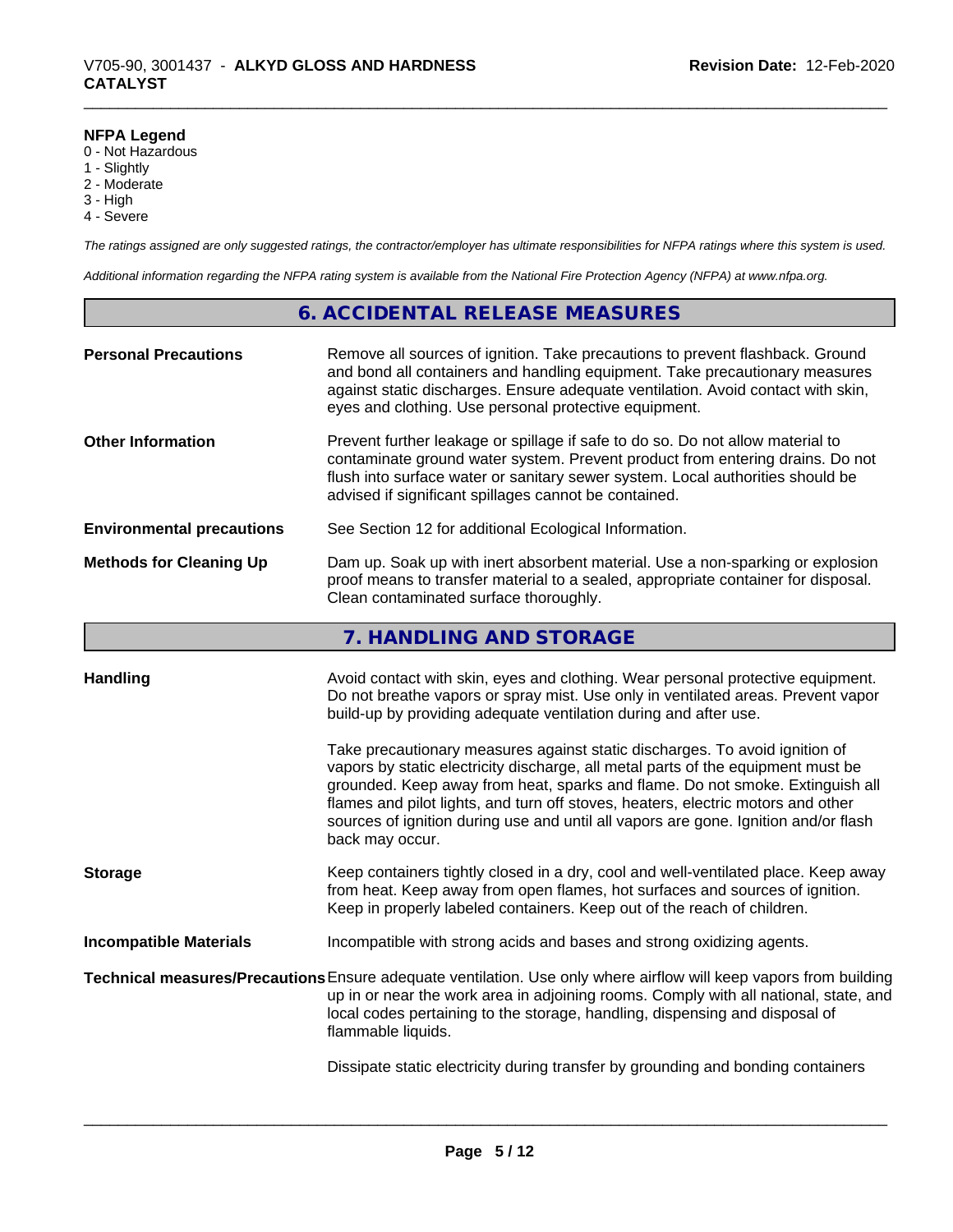and equipment before transferring material. All equipment should be non-sparking and explosion proof. Use explosion proof electrical equipment for ventilation, lighting and material handling.

# **8. EXPOSURE CONTROLS/PERSONAL PROTECTION**

### **Exposure Limits**

| <b>Chemical name</b>    | <b>ACGIH TLV</b> | <b>OSHA PEL</b>             |
|-------------------------|------------------|-----------------------------|
| Xvlene                  | STEL: 150 ppm    | 100 ppm - TWA               |
|                         | TWA: 100 ppm     | 435 mg/m <sup>3</sup> - TWA |
| Ethyl benzene           | TWA: 20 ppm      | 100 ppm - TWA               |
|                         |                  | 435 mg/m <sup>3</sup> - TWA |
| Isophorone diisocyanate | TWA: 0.005 ppm   | N/E                         |

**Legend**

# **Appropriate engineering**

**controls** 

| <b>Engineering Measures</b>          | Ensure adequate ventilation, especially in confined areas.                                                                                                                                                                                                                                                                                                          |  |
|--------------------------------------|---------------------------------------------------------------------------------------------------------------------------------------------------------------------------------------------------------------------------------------------------------------------------------------------------------------------------------------------------------------------|--|
| <b>Personal Protective Equipment</b> |                                                                                                                                                                                                                                                                                                                                                                     |  |
| <b>Eye/Face Protection</b>           | Safety glasses with side-shields. If splashes are likely to occur, wear:. Tightly<br>fitting safety goggles.                                                                                                                                                                                                                                                        |  |
| <b>Skin Protection</b>               | Long sleeved clothing. Protective gloves.                                                                                                                                                                                                                                                                                                                           |  |
| <b>Respiratory Protection</b>        | Use only with adequate ventilation. In operations where exposure limits are<br>exceeded, use a NIOSH approved respirator that has been selected by a<br>technically qualified person for the specific work conditions. When spraying the<br>product or applying in confined areas, wear a NIOSH approved respirator<br>specified for paint spray or organic vapors. |  |
| <b>Hygiene Measures</b>              | Avoid contact with skin, eyes and clothing. Remove and wash contaminated<br>clothing before re-use. Wash thoroughly after handling.                                                                                                                                                                                                                                 |  |

# **9. PHYSICAL AND CHEMICAL PROPERTIES**

| Wt. % Solids<br>$30 - 40$<br>Vol. % Solids<br>$25 - 35$<br>$60 - 70$<br>Wt. % Volatiles | liquid<br>Appearance<br>Odor<br><b>Odor Threshold</b><br>Density (Ibs/gal)<br><b>Specific Gravity</b><br>рH<br><b>Viscosity (cps)</b><br>Solubility(ies)<br><b>Water solubility</b><br><b>Evaporation Rate</b><br>Vapor pressure<br>Vapor density | little or no odor<br>No information available<br>$7.7 - 8.0$<br>$0.92 - 0.96$<br>No information available<br>No information available<br>No information available<br>No information available<br>No information available<br>No information available<br>No information available |
|-----------------------------------------------------------------------------------------|---------------------------------------------------------------------------------------------------------------------------------------------------------------------------------------------------------------------------------------------------|-----------------------------------------------------------------------------------------------------------------------------------------------------------------------------------------------------------------------------------------------------------------------------------|
|-----------------------------------------------------------------------------------------|---------------------------------------------------------------------------------------------------------------------------------------------------------------------------------------------------------------------------------------------------|-----------------------------------------------------------------------------------------------------------------------------------------------------------------------------------------------------------------------------------------------------------------------------------|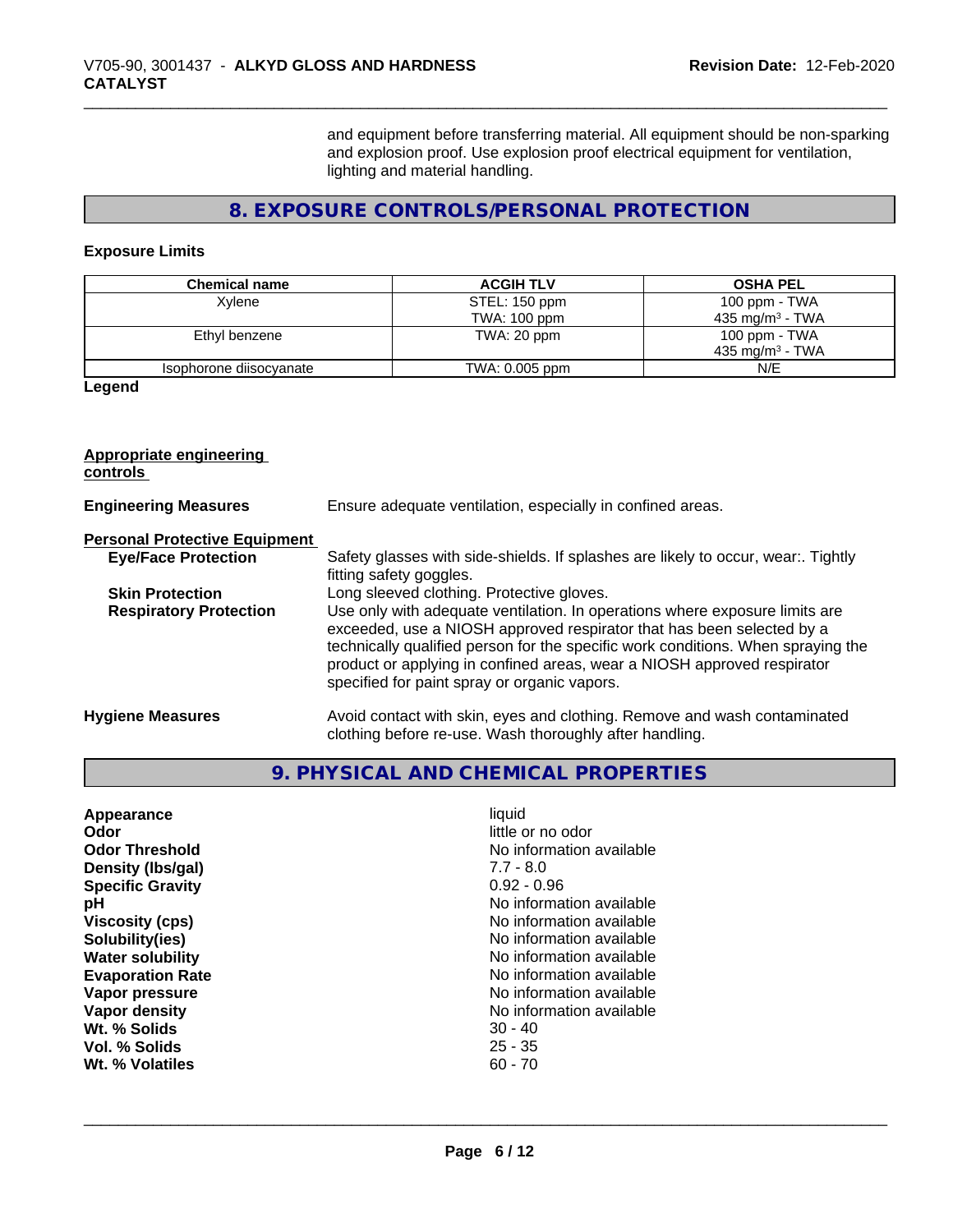| Vol. % Volatiles                     | $65 - 75$                |
|--------------------------------------|--------------------------|
| <b>VOC Regulatory Limit (g/L)</b>    | <680                     |
| <b>Boiling Point (°F)</b>            | 279                      |
| <b>Boiling Point (°C)</b>            | 137                      |
| Freezing point (°F)                  | No information available |
| <b>Freezing Point (°C)</b>           | No information available |
| Flash point (°F)                     | 81                       |
| Flash Point (°C)                     | 27                       |
| <b>Method</b>                        | <b>PMCC</b>              |
| Flammability (solid, gas)            | Not applicable           |
| <b>Upper flammability limit:</b>     | No information available |
| Lower flammability limit:            | No information available |
| <b>Autoignition Temperature (°F)</b> | No information available |
| <b>Autoignition Temperature (°C)</b> | No information available |
| Decomposition Temperature (°F)       | No information available |
| Decomposition Temperature (°C)       | No information available |
| <b>Partition coefficient</b>         | No information available |
|                                      |                          |

# **10. STABILITY AND REACTIVITY**

| <b>Reactivity</b>                         | No data available                                                                                                         |
|-------------------------------------------|---------------------------------------------------------------------------------------------------------------------------|
| <b>Chemical Stability</b>                 | Stable under normal conditions. Hazardous polymerisation<br>does not occur.                                               |
| <b>Conditions to avoid</b>                | Keep away from open flames, hot surfaces, static<br>electricity and sources of ignition. Sparks. Elevated<br>temperature. |
| <b>Incompatible Materials</b>             | Incompatible with strong acids and bases and strong<br>oxidizing agents.                                                  |
| <b>Hazardous Decomposition Products</b>   | Thermal decomposition can lead to release of irritating<br>gases and vapors.                                              |
| <b>Possibility of hazardous reactions</b> | None under normal conditions of use.                                                                                      |

**11. TOXICOLOGICAL INFORMATION**

**Product Information**

**Information on likely routes of exposure**

**Principal Routes of Exposure** Eye contact, skin contact and inhalation.

**Acute Toxicity** 

**Product Information** Repeated or prolonged exposure to organic solvents may lead to permanent brain and nervous system damage. Intentional misuse by deliberately concentrating and inhaling vapors may be harmful or fatal.

### **<u>Symptoms related to the physical, chemical and toxicological characteristics</u>**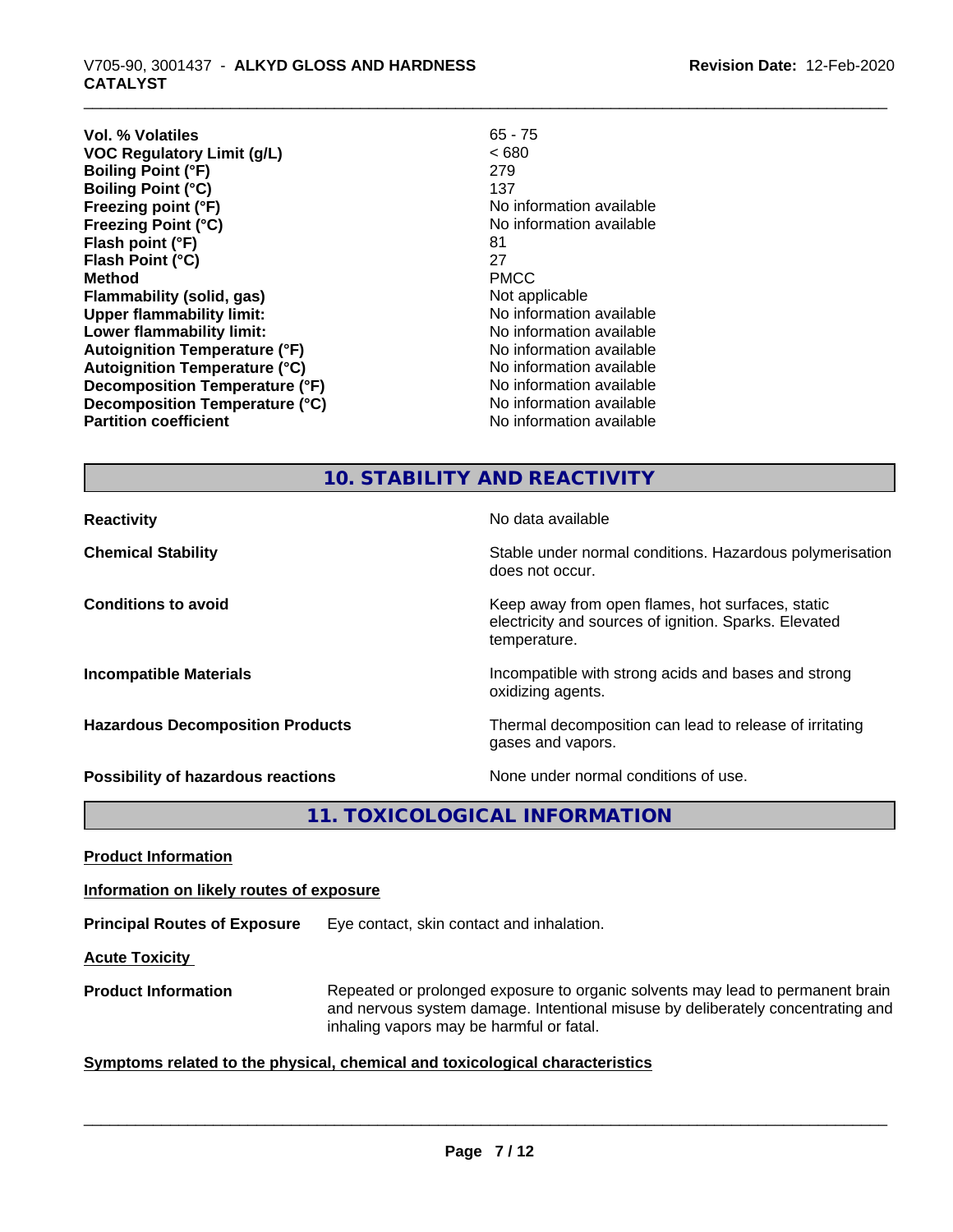| <b>Symptoms</b>                 | No information available                                                                                                                                                                                                                                                                                                                                                                                                                                                                                                                                                                                                                                                                                                                                                                                                                     |
|---------------------------------|----------------------------------------------------------------------------------------------------------------------------------------------------------------------------------------------------------------------------------------------------------------------------------------------------------------------------------------------------------------------------------------------------------------------------------------------------------------------------------------------------------------------------------------------------------------------------------------------------------------------------------------------------------------------------------------------------------------------------------------------------------------------------------------------------------------------------------------------|
|                                 | Delayed and immediate effects as well as chronic effects from short and long-term exposure                                                                                                                                                                                                                                                                                                                                                                                                                                                                                                                                                                                                                                                                                                                                                   |
| Eye contact                     | Contact with eyes may cause irritation.                                                                                                                                                                                                                                                                                                                                                                                                                                                                                                                                                                                                                                                                                                                                                                                                      |
| <b>Skin contact</b>             | May cause skin irritation and/or dermatitis. May cause sensitization by skin<br>contact. Repeated or prolonged skin contact may cause allergic reactions with<br>susceptible persons.                                                                                                                                                                                                                                                                                                                                                                                                                                                                                                                                                                                                                                                        |
| Ingestion                       | Harmful if swallowed. Ingestion may cause irritation to mucous membranes. Small<br>amounts of this product aspirated into the respiratory system during ingestion or<br>vomiting may cause mild to severe pulmonary injury, possibly progressing to<br>death.                                                                                                                                                                                                                                                                                                                                                                                                                                                                                                                                                                                |
| <b>Inhalation</b>               | Harmful by inhalation. High vapor / aerosol concentrations are irritating to the<br>eyes, nose, throat and lungs and may cause headaches, dizziness, drowsiness,<br>unconsciousness, and other central nervous system effects. This product contains<br>isocyanates. Isocyanates can cause a burning sensitization of the respiratory tract<br>with symptoms of runny nose, sore throat, coughing, chest discomfort, shortness<br>of breath and difficulty breathing. Persons with preexisting conditions such as<br>asthma and/or nonspecific bronchial hyperreactivity can respond to concentrations<br>below the exposure limits or guidelines. Reversible chemical or hypersensitivity<br>pneumonitis with fever and chills has also been reported. These symptoms can be<br>delayed up to several hours after exposure to the material. |
| <b>Sensitization</b>            | Respiratory sensitizer<br>May cause allergy or asthma symptoms or breathing difficulties if inhaled<br>May cause an allergic skin reaction                                                                                                                                                                                                                                                                                                                                                                                                                                                                                                                                                                                                                                                                                                   |
| <b>Neurological Effects</b>     | No information available.                                                                                                                                                                                                                                                                                                                                                                                                                                                                                                                                                                                                                                                                                                                                                                                                                    |
| <b>Mutagenic Effects</b>        | No information available.                                                                                                                                                                                                                                                                                                                                                                                                                                                                                                                                                                                                                                                                                                                                                                                                                    |
| <b>Reproductive Effects</b>     | No information available.                                                                                                                                                                                                                                                                                                                                                                                                                                                                                                                                                                                                                                                                                                                                                                                                                    |
| <b>Developmental Effects</b>    | No information available.                                                                                                                                                                                                                                                                                                                                                                                                                                                                                                                                                                                                                                                                                                                                                                                                                    |
| <b>Target organ effects</b>     | No information available.                                                                                                                                                                                                                                                                                                                                                                                                                                                                                                                                                                                                                                                                                                                                                                                                                    |
| <b>STOT - repeated exposure</b> | Causes damage to organs through prolonged or repeated exposure.                                                                                                                                                                                                                                                                                                                                                                                                                                                                                                                                                                                                                                                                                                                                                                              |
| <b>STOT - single exposure</b>   | May cause disorder and damage to the Respiratory system                                                                                                                                                                                                                                                                                                                                                                                                                                                                                                                                                                                                                                                                                                                                                                                      |
| <b>Other adverse effects</b>    | No information available.                                                                                                                                                                                                                                                                                                                                                                                                                                                                                                                                                                                                                                                                                                                                                                                                                    |
| <b>Aspiration Hazard</b>        | May be harmful if swallowed and enters airways. Small amounts of this product<br>aspirated into the respiratory system during ingestion or vomiting may cause mild<br>to severe pulmonary injury, possibly progressing to death.                                                                                                                                                                                                                                                                                                                                                                                                                                                                                                                                                                                                             |

### **Numerical measures of toxicity**

**The following values are calculated based on chapter 3.1 of the GHS document**

| ATEmix (oral)                 | 5838 mg/ka |
|-------------------------------|------------|
| <b>ATEmix (dermal)</b>        | 2424 mg/kg |
| ATEmix (inhalation-dust/mist) | 2.7 ma/L   |

### **Component Information**

| Chemical name                                               | Oral LD50            | Dermal LD50              | Inhalation LC50          |
|-------------------------------------------------------------|----------------------|--------------------------|--------------------------|
| Xylene<br>1330-20-7                                         | $=$ 3500 mg/kg (Rat) | $>$ 4350 mg/kg (Rabbit)  | $= 29.08$ mg/L (Rat) 4 h |
| Ethyl benzene<br>$100 - 41 - 4$                             | $=$ 3500 mg/kg (Rat) | $= 15400$ mg/kg (Rabbit) | $= 17.4$ mg/L (Rat) 4 h  |
| Solvent naphtha, petroleum, light<br>aromatic<br>64742-95-6 | $= 8400$ mg/kg (Rat) | $>$ 2000 mg/kg (Rabbit)  | $= 3400$ ppm (Rat) 4 h   |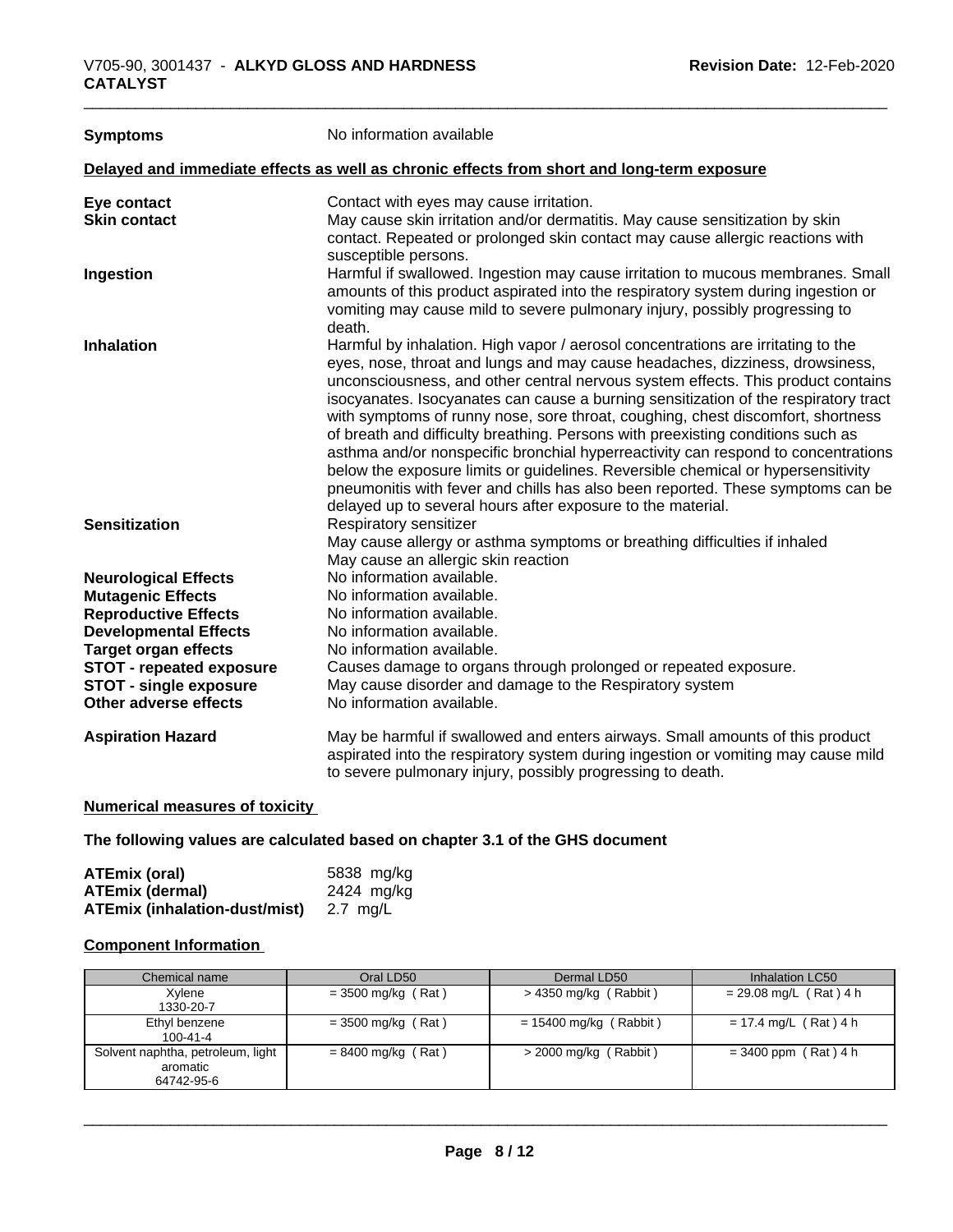### \_\_\_\_\_\_\_\_\_\_\_\_\_\_\_\_\_\_\_\_\_\_\_\_\_\_\_\_\_\_\_\_\_\_\_\_\_\_\_\_\_\_\_\_\_\_\_\_\_\_\_\_\_\_\_\_\_\_\_\_\_\_\_\_\_\_\_\_\_\_\_\_\_\_\_\_\_\_\_\_\_\_\_\_\_\_\_\_\_\_\_\_\_ V705-90, 3001437 - **ALKYD GLOSS AND HARDNESS CATALYST**

| 1,2,4-Trimethylbenzene<br>$95 - 63 - 6$  | $=$ 3280 mg/kg (Rat) | $>$ 3160 mg/kg (Rabbit)         | $= 18$ g/m <sup>3</sup> (Rat) 4 h |
|------------------------------------------|----------------------|---------------------------------|-----------------------------------|
| 1,3,5-Trimethylbenzene<br>$108 - 67 - 8$ | $= 5000$ mg/kg (Rat) |                                 | $= 24$ g/m <sup>3</sup> (Rat) 4 h |
| Isophorone diisocyanate<br>4098-71-9     | $= 1097$ mg/kg (Rat) | (Rabbit)<br>1060 - 4780 mg/kg ( | $= 0.135$ mg/L (Rat) 4 h          |

### **Carcinogenicity**

*The information below indicateswhether each agency has listed any ingredient as a carcinogen:.*

| <b>Chemical</b><br>name | <b>IARC</b>                      | <b>NTP</b> | <b>OSHA</b> |
|-------------------------|----------------------------------|------------|-------------|
|                         | . .<br>2B<br>Possible<br>: Human |            | Listed      |
| Ethyl<br>l benzene      | Carcinoɑen                       |            |             |

#### **Legend**

IARC - International Agency for Research on Cancer NTP - National Toxicity Program OSHA - Occupational Safety & Health Administration

**12. ECOLOGICAL INFORMATION**

### **Ecotoxicity Effects**

The environmental impact of this product has not been fully investigated.

### **Product Information**

#### **Acute Toxicity to Fish**

No information available

### **Acute Toxicity to Aquatic Invertebrates**

No information available

#### **Acute Toxicity to Aquatic Plants**

No information available

#### **Persistence / Degradability**

No information available.

#### **Bioaccumulation**

No information available.

#### **Mobility in Environmental Media**

No information available.

#### **Ozone**

Not applicable

### **Component Information**

#### **Acute Toxicity to Fish**

Xylene LC50: 13.5 mg/L (Rainbow Trout - 96 hr.) Ethyl benzene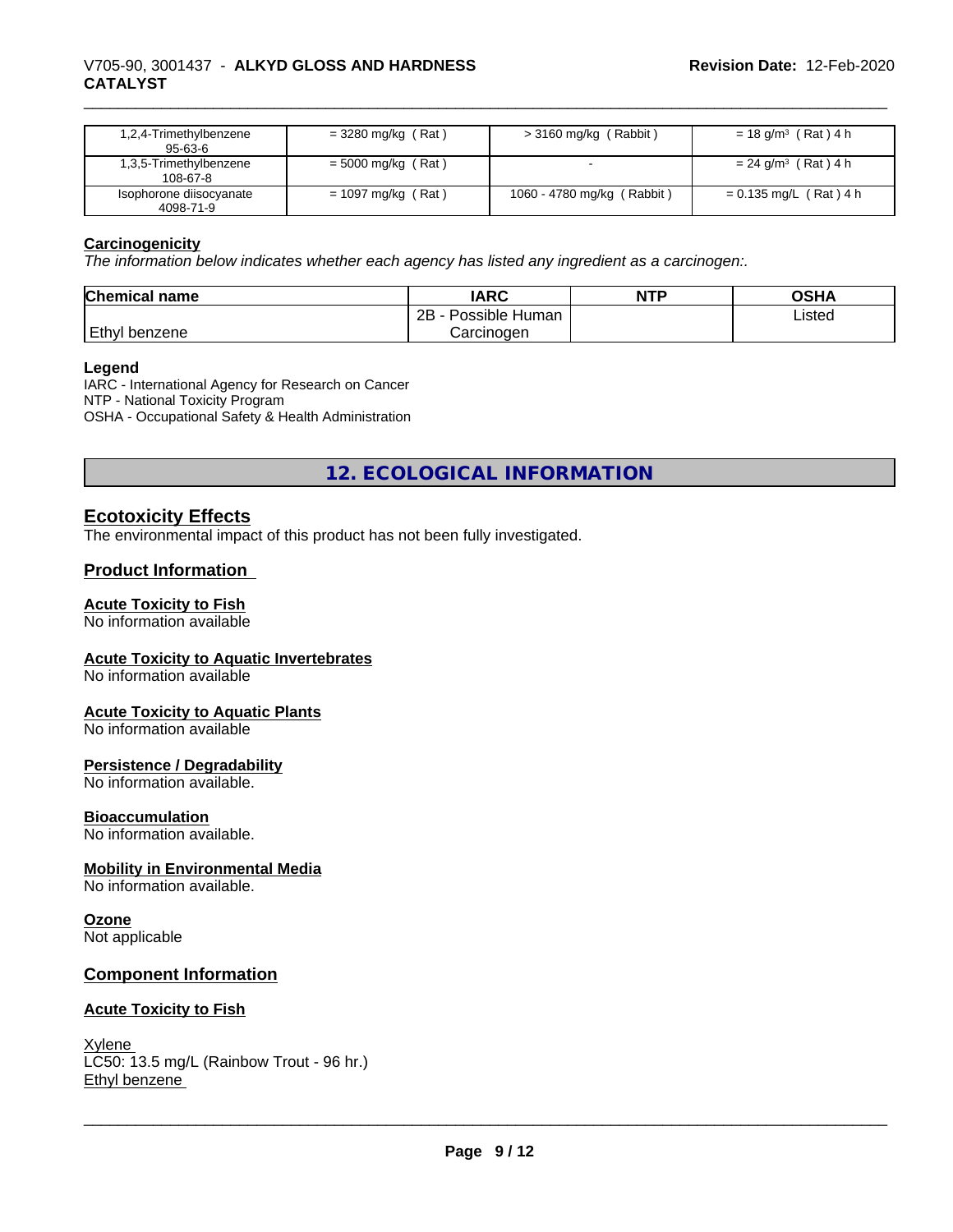LC50: 12.1 mg/L (Fathead Minnow - 96 hr.)

#### **Acute Toxicity to Aquatic Invertebrates**

#### Ethyl benzene EC50: 1.8 mg/L (Daphnia magna - 48 hr.)

### **Acute Toxicity to Aquatic Plants**

#### Ethyl benzene

EC50: 4.6 mg/L (Green algae (Scenedesmus subspicatus), 72 hrs.)

### **13. DISPOSAL CONSIDERATIONS**

| <b>Waste Disposal Method</b>   | Dispose of in accordance with federal, state, and local regulations. Local<br>requirements may vary, consult your sanitation department or state-designated<br>environmental protection agency for more disposal options. |
|--------------------------------|---------------------------------------------------------------------------------------------------------------------------------------------------------------------------------------------------------------------------|
| <b>Empty Container Warning</b> | Emptied containers may retain product residue. Follow label warnings even after<br>container is emptied. Residual vapors may explode on ignition.                                                                         |

# **14. TRANSPORT INFORMATION**

| DOT                                                                                                        |                                                           |
|------------------------------------------------------------------------------------------------------------|-----------------------------------------------------------|
| <b>Proper Shipping Name</b><br><b>Hazard class</b><br>UN-No.<br><b>Packing Group</b><br><b>Description</b> | <b>PAINT</b><br>3<br>UN1263<br>Ш<br>UN1263, PAINT, 3, III |
| ICAO / IATA                                                                                                | Contact the preparer for further information.             |
| IMDG / IMO                                                                                                 | Contact the preparer for further information.             |
|                                                                                                            | 15. REGULATORY INFORMATION                                |

### **International Inventories**

| <b>TSCA: United States</b> | Yes - All components are listed or exempt. |
|----------------------------|--------------------------------------------|
| <b>DSL: Canada</b>         | Yes - All components are listed or exempt. |

### **Federal Regulations**

#### **SARA 311/312 hazardous categorization**

| Acute health hazard               | Yes |
|-----------------------------------|-----|
| Chronic Health Hazard             | Yes |
| Fire hazard                       | Yes |
| Sudden release of pressure hazard | N٥  |
| Reactive Hazard                   | N٥  |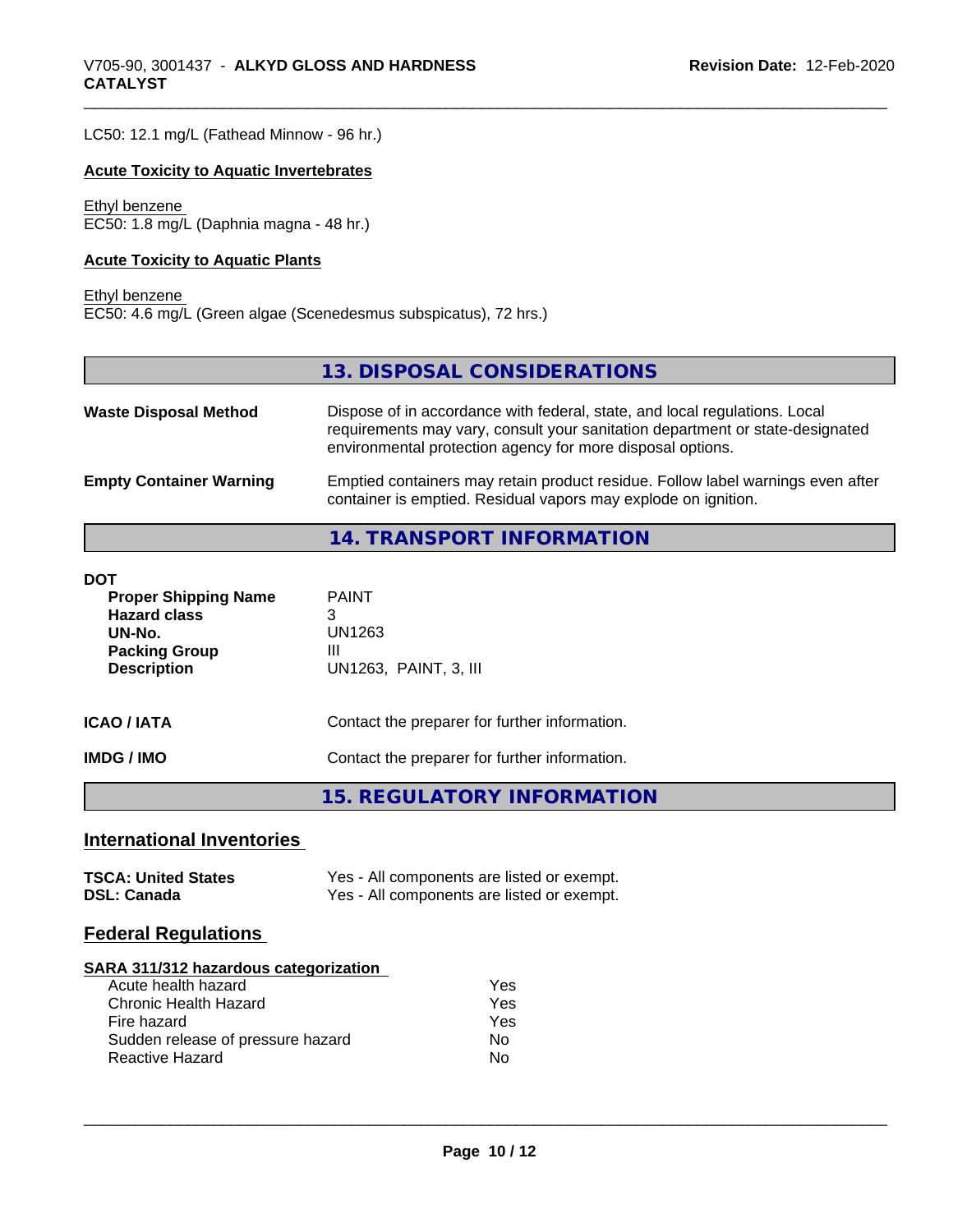### **SARA 313**

Section 313 of Title III of the Superfund Amendments and Reauthorization Act of 1986 (SARA). This product contains a chemical or chemicals which are subject to the reporting requirements of the Act and Title 40 of the Code of Federal Regulations, Part 372:

| CAS No.   | Weight-%  | <b>CERCLA/SARA 313</b>     |
|-----------|-----------|----------------------------|
|           |           | (de minimis concentration) |
| 1330-20-7 | $35 - 40$ |                            |
| 100-41-4  | $10 - 15$ |                            |
| 95-63-6   | 1 - 5     | 1.0                        |
|           |           |                            |

### **Clean Air Act,Section 112 Hazardous Air Pollutants (HAPs) (see 40 CFR 61)**

This product contains the following HAPs:

| <b>Chemical name</b> | <b>CAS No.</b> | Weight-%  | <b>Hazardous Air Pollutant</b><br>(HAP) |
|----------------------|----------------|-----------|-----------------------------------------|
| Xvlene               | 1330-20-7      | $35 - 40$ | Listed                                  |
| Ethyl benzene        | 100-41-4       | $10 - 15$ | Listed                                  |

### **US State Regulations**

#### **California Proposition 65**

**AVIMARNING:** Cancer and Reproductive Harm– www.P65warnings.ca.gov

#### **State Right-to-Know**

| <b>Chemical name</b>    | <b>Massachusetts</b> | <b>New Jersey</b> | Pennsylvania |
|-------------------------|----------------------|-------------------|--------------|
| Xvlene                  |                      |                   |              |
| Ethyl benzene           |                      |                   |              |
| 1,2,4-Trimethylbenzene  |                      |                   |              |
| 1,3,5-Trimethylbenzene  |                      |                   |              |
| Isophorone diisocvanate |                      |                   |              |

#### **Legend**

X - Listed

# **16. OTHER INFORMATION**

**HMIS** - **Health:** 2\* **Flammability:** 3 **Reactivity:** 1 **PPE:** -

 $\overline{\phantom{a}}$  ,  $\overline{\phantom{a}}$  ,  $\overline{\phantom{a}}$  ,  $\overline{\phantom{a}}$  ,  $\overline{\phantom{a}}$  ,  $\overline{\phantom{a}}$  ,  $\overline{\phantom{a}}$  ,  $\overline{\phantom{a}}$  ,  $\overline{\phantom{a}}$  ,  $\overline{\phantom{a}}$  ,  $\overline{\phantom{a}}$  ,  $\overline{\phantom{a}}$  ,  $\overline{\phantom{a}}$  ,  $\overline{\phantom{a}}$  ,  $\overline{\phantom{a}}$  ,  $\overline{\phantom{a}}$ 

#### **HMIS Legend**

- 0 Minimal Hazard
- 1 Slight Hazard
- 2 Moderate Hazard
- 3 Serious Hazard
- 4 Severe Hazard
- \* Chronic Hazard

X - Consult your supervisor or S.O.P. for "Special" handling instructions.

*Note: The PPE rating has intentionally been left blank. Choose appropriate PPE that will protect employees from the hazards the material will*